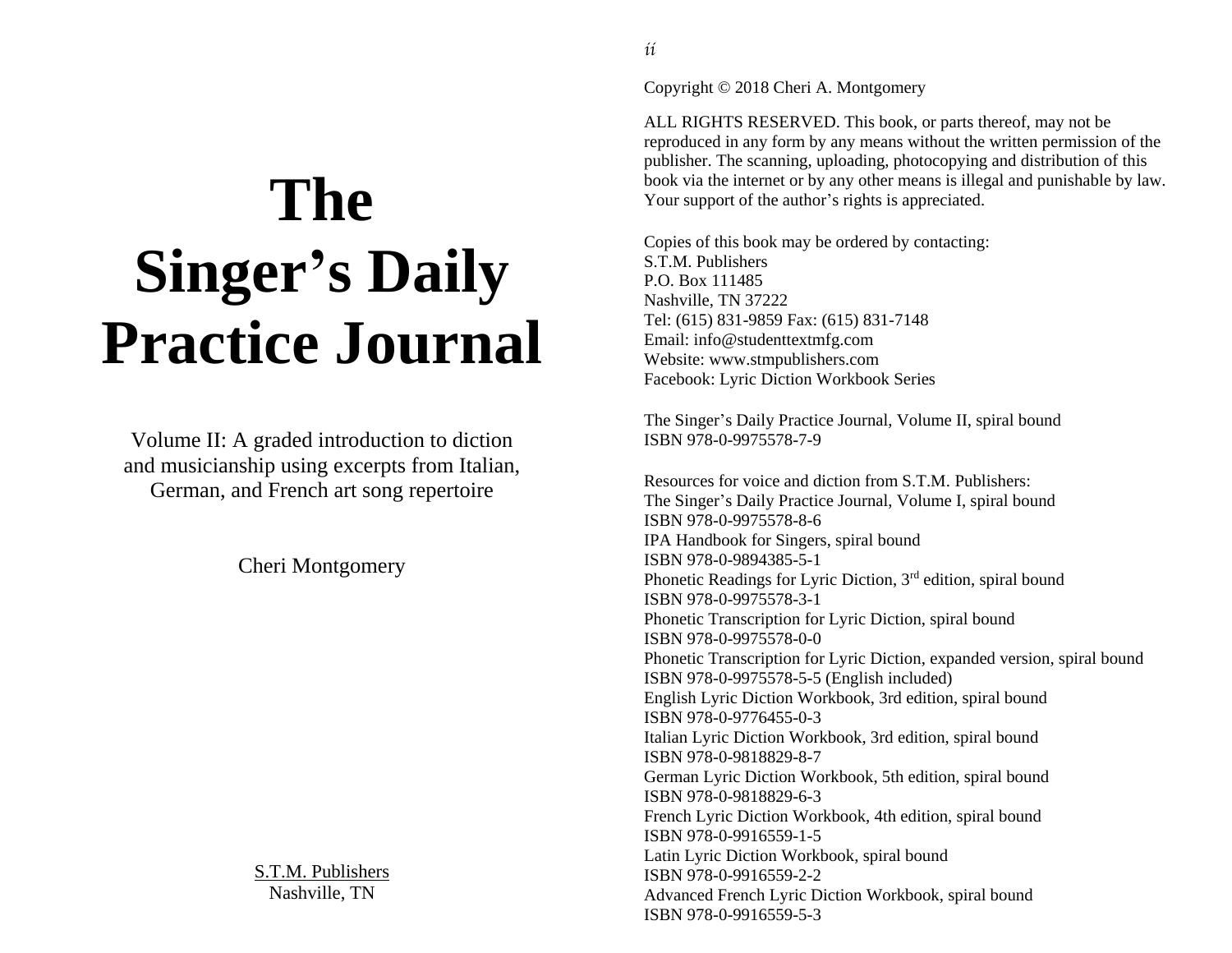*v*

#### *Preface*

The sounds of English, Italian, German, and French are ideal for discovering a vibrant tone. This text pairs vocal training with musicianship, phrasing, and language study. Enunciation rules are presented using the International Phonetic Alphabet. The concepts needed to develop musicianship skills are introduced using excerpts from standard art song repertoire. These topics are presented simultaneously and in a graded order.

Volume II is intended for singers who wish to pursue formal voice training but lack adequate musical background. Many are unaware that they possess a special vocal ability until they reach adulthood. Then they find themselves searching for a voice teacher before gaining the musicianship skills needed to learn standard repertoire. Art song assignments are indispensable teaching tools. Attributes of the Italian, German, and French languages are ideal for optimizing the vibrancy of vowels, energizing the articulation of consonants, and enhancing the legato. With this text, the voice teacher can confidently proceed with lessons and assignments while the student studies diction and musicianship independently. The teacher can monitor progress by requiring the student to play or sing a randomly selected excerpt from the daily assignment pages.

Both volumes of *The Singer's Daily Practice Journal* combine textbook, workbook, and journal in one resource for voice students. Each section of the 15-week journal begins with manuscript paper for recording weekly lesson notes, exercises, and assignments. A grading rubric of vocal concepts is included. This gives the teacher a concise way of defining vocal development and communicating expectations. The rubric offers a less personal platform for critical assessment. Space is provided for the student to record progress and log daily practice times. A glossary of terms is included. Spoken and sung examples of all phonetic symbols are available on the listening page at www.stmpublishers.com.

#### *Preface*

This text was written by a singer for singers. It is my hope that gifted students will gain the musicianship and diction skills needed to successfully pursue vocal study.

CM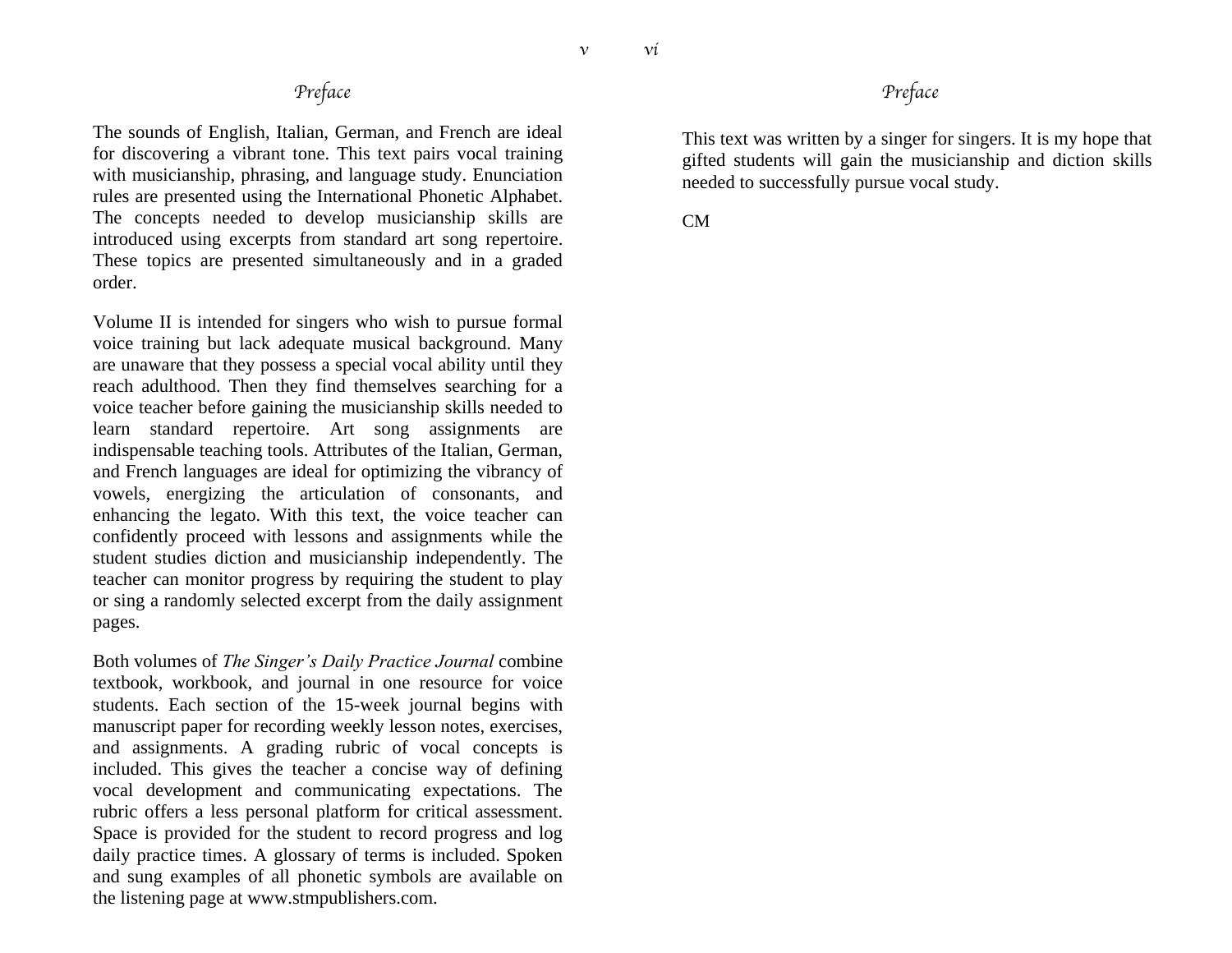## *Table of Contents*

| <b>Topics Covered</b>                                                  | Page                |
|------------------------------------------------------------------------|---------------------|
| <b>Week 1:</b> English Transcription<br>Day 1: Introduction to the IPA | 1<br>$\overline{4}$ |
| Day 2: IPA Chart                                                       | 5                   |
| Day 3: Closed Front Vowels and Bright [a]                              | 6                   |
| Day 4: Open Front Vowels                                               | $\overline{7}$      |
| Day 5: Closed Back Vowels and Dark [a]                                 | 8                   |
| Day 6: Open Back Vowels and Central [A]                                | 9                   |
| <b>Week 2: English Transcription</b>                                   | 11                  |
| Day 1: Fricative Consonants                                            | 14                  |
| Day 2: Affricate Consonants and Back Vowel Diphthongs                  | 15                  |
| Day 3: Dental flipped [r], Retroflex "r", and Vowel "r"                | 16                  |
| Day 4: Palatal Consonants                                              | 17                  |
| Day 5: Velar Consonants                                                | 18                  |
| Day 6: Glottal Consonants and Schwa                                    | 19                  |
| Week 3: Rhythmic Notation, Italian [i] and [a]                         | 21                  |
| Day 1: Introduction to Italian and Quarter Notes                       | 24                  |
| Day 2: Italian [i] and [a] with Half Notes                             | 25                  |
| Day 3: Review                                                          | 26                  |
| Day 4: Italian [i] and [a] with Dotted Half Notes                      | 27                  |
| Day 5: Italian [i] and [a] with Whole Notes                            | 28                  |
| Day 6: Review                                                          | 29                  |
| <b>Week 4:</b> Rhythmic Notation, Italian [e] and $[\epsilon]$         | 31                  |
| Day 1: Italian [e] and $[\varepsilon]$ with Eighth Notes               | 34                  |
| Day 2: Italian [e] and [ $\varepsilon$ ] with Dotted Quarter Notes     | 35                  |
| Day 3: Italian [e] and [ $\varepsilon$ ] with Sixteenth Notes          | 36                  |
| Day 4: Italian [e] and [ɛ] with Dotted Eighth Notes                    | 37                  |
| Day 5: Flags and Beams                                                 | 38                  |
| Day 6: Review                                                          | 39                  |
| <b>Week 5: Melodic Notation</b>                                        | 41                  |
| Day 1: Introduction                                                    | 44                  |
| Day 2: Treble Clef                                                     | 45                  |
| Day 3: Bass Clef                                                       | 46                  |
| Day 4: Identifying Octaves                                             | 47                  |
| Day 5: Treble Notes on the Piano                                       | 48                  |
| Day 6: Bass Notes on the Piano                                         | 49                  |

## *Table of Contents*

| <b>Topics Covered</b>                                                        | Page |
|------------------------------------------------------------------------------|------|
| <b>Week 6: Melodic Notation and Scales</b>                                   | 51   |
| Day 1: Accidentals on the Staff                                              | 54   |
| Day 2: Accidentals on the Piano                                              | 55   |
| Day 3: The Chromatic Scale                                                   | 56   |
| Day 4: The Major Scale                                                       | 57   |
| Day 5: The Minor Scale                                                       | 58   |
| Day 6: Key Signatures                                                        | 59   |
| <b>Week 7: Reading Seconds, Italian Double Consonants</b>                    |      |
| and Back Vowels                                                              | 61   |
| Day 1: Introduction to Music Reading Exercises                               | 64   |
| Day 2: Italian [u] and Voiced Double Consonants with                         |      |
| Seconds                                                                      | 65   |
| Day 3: Italian gli Spelling with Seconds                                     | 66   |
| Day 4: Italian [o] and [o] with Seconds                                      | 67   |
| Day 5: Accidentals with Seconds                                              | 68   |
| Day 6: Italian Double Stops and Voiceless Double                             |      |
| <b>Consonants with Seconds</b>                                               | 69   |
| <b>Week 8: Reading Thirds, German Closed Vowels,</b>                         |      |
| Open Vowels and Double Consonants                                            | 71   |
| Day 1: Introduction to German and Identifying Thirds                         | 74   |
| Day 2: German Closed Vowels with Thirds                                      | 75   |
| Day 3: German Open Vowels with Thirds                                        | 76   |
| Day 4: Time Signature Indications with Thirds                                | 77   |
| Day 5: German Double Consonants with Thirds                                  | 78   |
| Day 6: Double Consonants with Thirds - Continued                             | 79   |
| <b>Week 9: Reading Fourths, German Mixed Vowels</b>                          | 81   |
| Day 1: Identifying Fourths                                                   | 84   |
| Day 2: German Mixed [y] and [Y] with Ascending Fourths                       | 85   |
| Day 3: German Mixed [y] and [Y] with Descending Fourths                      | 86   |
| Day 4: German Closed Mixed [ø] with Ascending Fourths                        | 87   |
| Day 5: German Open Mixed $\lbrack \emptyset \rbrack$ with Descending Fourths | 88   |
| Day 6: German Open Mixed [œ] with Fourths                                    | 89   |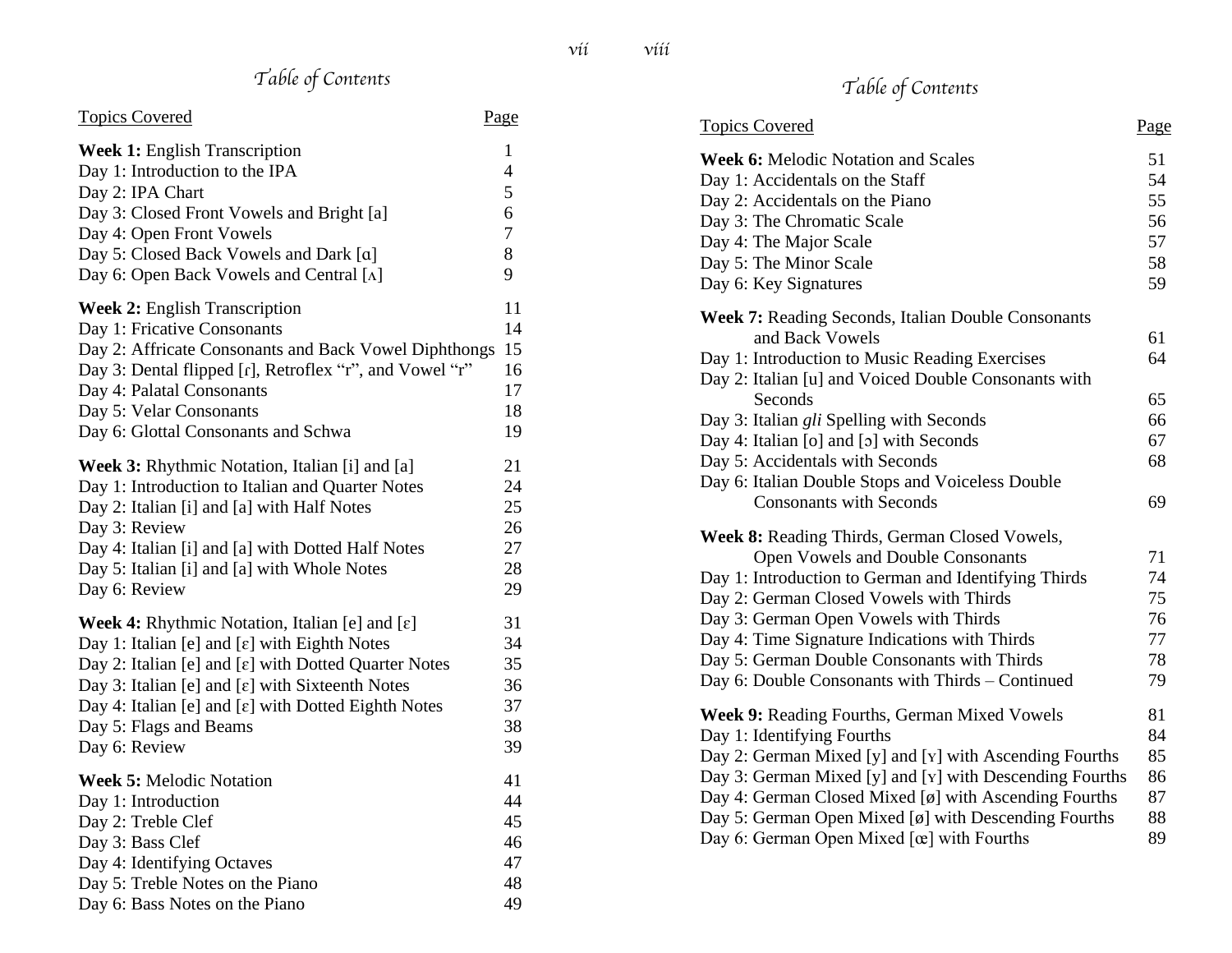## *Table of Contents*

| <b>Topics Covered</b>                                                            | Page |
|----------------------------------------------------------------------------------|------|
| Week 10: Reading Fifths, German Ich-Laut, Ach-Laut,                              |      |
| and Diphthongs                                                                   | 91   |
| Day 1: Identifying Fifths                                                        | 94   |
| Day 2: German Ich-Laut, Ach-Laut, and [ae] with                                  |      |
| <b>Ascending Fifths</b>                                                          | 95   |
| Day 3: German Ich-Laut, Ach-Laut, and [ae] with                                  |      |
| <b>Descending Fifths</b>                                                         | 96   |
| Day 4: German Ich-Laut, Ach-Laut, and [ao] with Fifths                           | 97   |
| Day 5: German Ich-Laut, Ach-Laut, and [oø] with Fifths                           | 98   |
| Day 6: German Ich-Laut, Ach-Laut, and [oø] with Fifths                           | 99   |
| Week 11: Reading Sixths, French Front Vowels and                                 |      |
| <b>Back Vowels</b>                                                               | 101  |
| Day 1: Introduction to French and Identifying Sixths                             | 104  |
| Day 2: French [i], [e], and [a] with Sixths                                      | 105  |
| Day 3: French Front Vowels                                                       | 106  |
| Day 4: French [ $\varepsilon$ ] and [ $\varepsilon$ ] with Sixths                | 107  |
| Day 5: French Back Vowels and [a]                                                | 108  |
| Day 6: French Back Vowels with Sixths                                            | 109  |
| Week 12: Reading Sixths, French Mixed Vowels                                     | 111  |
| Day 1: French Mixed [y] and [q]                                                  | 114  |
| Day 2: French Mixed [y] and [q] with Sixths                                      | 115  |
| Day 3: French Mixed [ø] and [œ]                                                  | 116  |
| Day 4: French Mixed [ø] and $[\alpha]$ with Sixths                               | 117  |
| Day 5: French Schwa                                                              | 118  |
| Day 6: Musical Settings of the French Schwa                                      | 119  |
| <b>Week 13: Reading Sevenths and Octaves, French</b>                             |      |
| <b>Nasal Vowels</b>                                                              | 121  |
| Day 1: Identifying Sevenths                                                      | 124  |
| Day 2: French Nasal [ $\tilde{a}$ ] and [ $\tilde{o}$ ]                          | 125  |
| Day 3: French Nasal [ $\tilde{a}$ ] and [ $\tilde{o}$ ] with Sevenths            | 126  |
| Day 4: Identifying Octaves                                                       | 127  |
| Day 5: French Nasal [ $\tilde{\epsilon}$ ] and [ $\tilde{\alpha}$ ]              | 128  |
| Day 6: French Nasal [ $\tilde{\epsilon}$ ] and [ $\tilde{\alpha}$ ] with Octaves | 129  |

## *Table of Contents*

| <b>Topics Covered</b>                   | Page |
|-----------------------------------------|------|
| <b>Week 14: Articulatory Phonetics</b>  | 131  |
| Day 1: Vowel Terms                      | 134  |
| Day 2: Consonant Terms                  | 135  |
| Day 3: Vowel Quiz                       | 136  |
| Day 4: Consonant Quiz                   | 137  |
| Day 5: Singing Quiz - Vowels            | 138  |
| Day 6: Singing Quiz $-$ Consonants      | 139  |
| <b>Week 15:</b> Musical and Vocal Terms | 141  |
| <b>Glossary of Terms</b>                | 145  |
| Daily Warm-ups                          | 165  |
| <b>Bibliography</b>                     | 171  |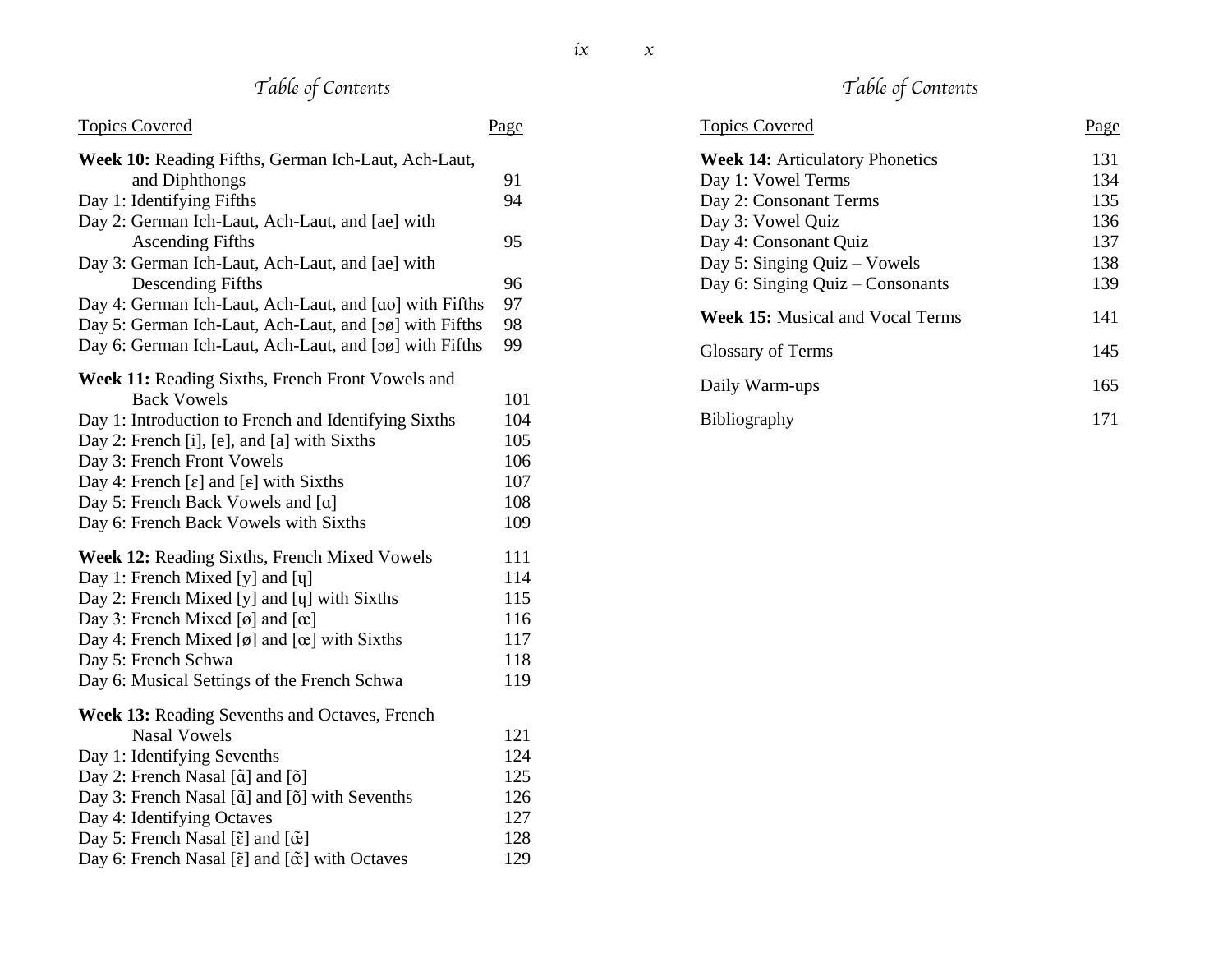#### *Lesson Notes, Date:*

 $=$ 

 $=$ 

*Grading Rubric*

### *Week 1: English Transcription*

Day 1: Introduction to the IPA

Day 2: IPA Chart

Day 3: Closed Front Vowels and Bright [a]

Day 4: Open Front Vowels

Day 5: Closed Back Vowels and Dark [ɑ]

Day 6: Open Back Vowels and Central [ʌ]

#### **Breath** Breath Control 70--------------79/80--------------89/90--------------100 Breath Expansion 70--------------79/80--------------89/90--------------100 Breath Support 70--------------79/80--------------89/90--------------100 **Diction** Consonant Articulation 70--------------79/80--------------89/90--------------100 Vowel Formation 70--------------79/80--------------89/90--------------100 **Lesson Preparation** 70--------------79/80---------------89/90---------------100 **Musicianship** Expression 70--------------79/80--------------89/90--------------100 Legato 70--------------79/80--------------89/90--------------100 Pitch Accuracy 70--------------79/80--------------89/90--------------100 Rhythmic Accuracy 70--------------79/80--------------89/90--------------100 **Posture and Tension** Postural Alignment 70--------------79/80--------------89/90--------------100 Release of Tension 70--------------79/80--------------89/90--------------100 **Technique** Flexibility 70--------------79/80--------------89/90--------------100 Onset 70--------------79/80--------------89/90--------------100 Palatal Space 70--------------79/80--------------89/90--------------100 Pharyngeal Space 70--------------79/80--------------89/90--------------100 Projection 70--------------79/80--------------89/90--------------100 Vibrato 70--------------79/80--------------89/90--------------100 Tone Quality 70--------------79/80--------------89/90--------------100 Vowel Equalization 70--------------79/80--------------89/90--------------100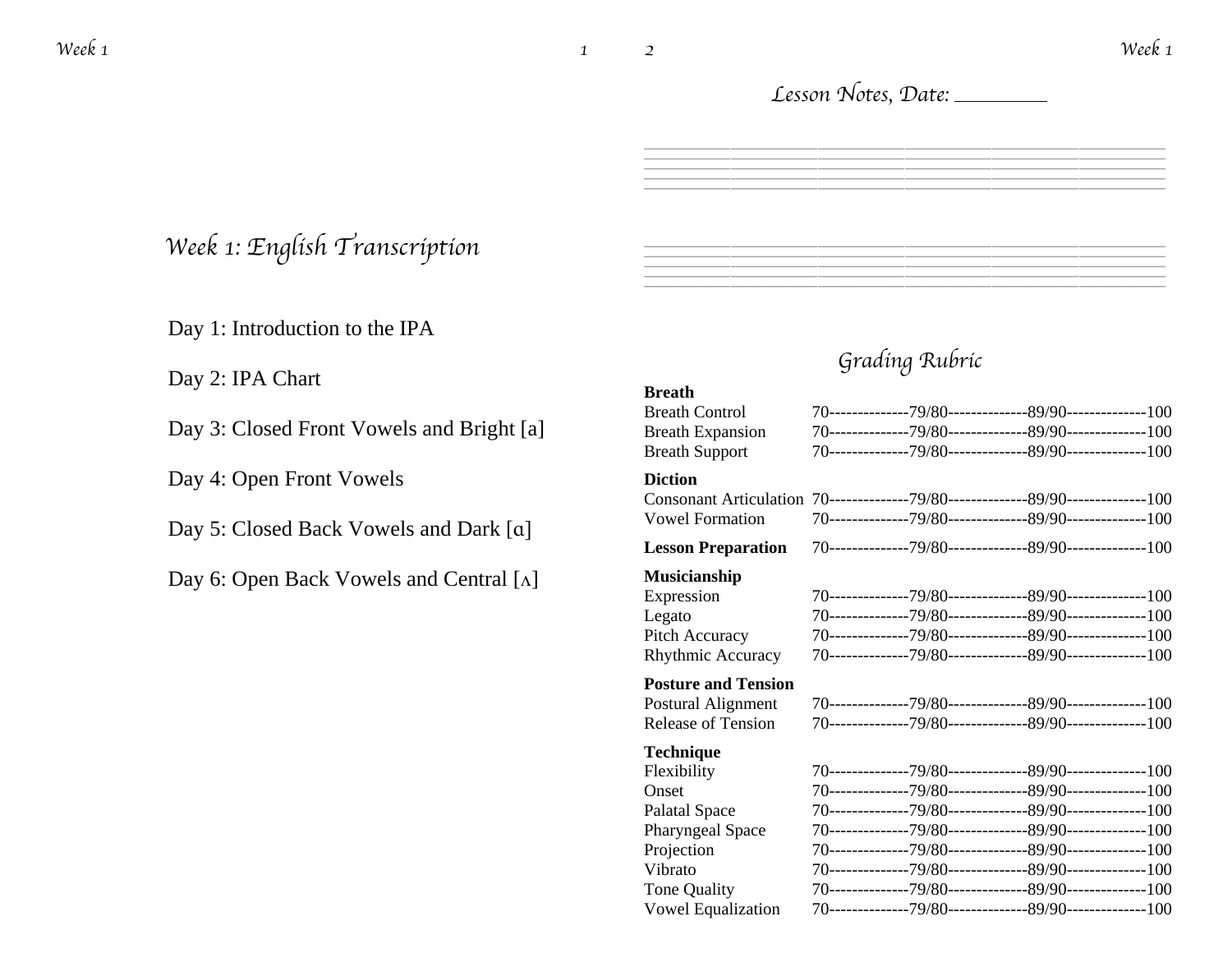|       | Daily Notes and Practice Times | I                                                                                                                                     |
|-------|--------------------------------|---------------------------------------------------------------------------------------------------------------------------------------|
| Day 1 | Practice Time:                 | The IPA was es<br>around 1888. E<br>the symbols of<br>symbol must be                                                                  |
|       |                                | English,                                                                                                                              |
| Day 2 | Practice Time:                 | The English tran<br>that are shared<br>languages. Spee<br>closed [e] and<br>languages. IPA<br>following chart.                        |
| Day 3 | Practice Time:                 | The long vowel<br>transcription les<br>English speech<br>Italian and Ger<br>vowel is charac                                           |
| Day 4 | Practice Time:                 | also maintains<br>phrase but leng<br>include the prin<br>Stress marks pr<br>indicated in Fre<br>the stressed syll<br>pronunciation of |
|       |                                | $\mathfrak{q}_\mathfrak{k}$                                                                                                           |
| Day 5 | Practice Time:                 | Silent vowels ar<br>For example, the<br>symbols to repr<br>Single vowels n<br>transcribed with                                        |
| Day 6 | Practice Time:                 | actually pronour<br>in the word tree<br>could [kod] is si<br>symbol as in t<br>undefined sound<br>defined for each                    |
|       |                                |                                                                                                                                       |

#### *The International Phonetic Alphabet*

stablished by the International Phonetic Association lach symbol stands for one sound. Brackets enclose a word or phrase. Precise pronunciation of each defined within the respective language.

#### *English, Italian, German, and French Transcription*

nscription rules in this volume introduce IPA symbols with the English, Italian, German, and French cified diphthongs in American speech utilize the bright [a] symbols that are common to all four symbols with sample words are provided on the See pages 134-135 for the definitions of all symbols.

mark  $\lceil$ : is not included in the following English ssons since vowel length is implied within American patterns. Vowel length indications are crucial for man transcription. A deliberate lengthening of the teristic of both the spoken and lyric forms. French a deliberate lengthening of the vowel within the gth is not typically indicated. Other IPA symbols mary stress mark  $[\ ]$  and secondary stress mark  $[$ ]. ecede the stressed syllable in the IPA. Stress is not ench transcription since vowel length (the quality of lable in French) is systematically implied within the f the language.

#### *Introduction to English Transcription*

Free not transcribed. A final  $e$  is often silent in English. e four-letter word *love* [lʌv] is transcribed with three resent the three sounds that are actually pronounced. nay have more than one sound. The *i* of *like* [lɑːɪk] is h the two IPA symbols that represent the sounds nced. Sometimes a vowel cluster makes one sound as [tii]. Silent consonants are not transcribed. The *l* of *could is a could consonants are represented with a single* the word *call* [kɔl]. The schwa [ə] stands for an d in an unstressed syllable. Pronunciation must be language.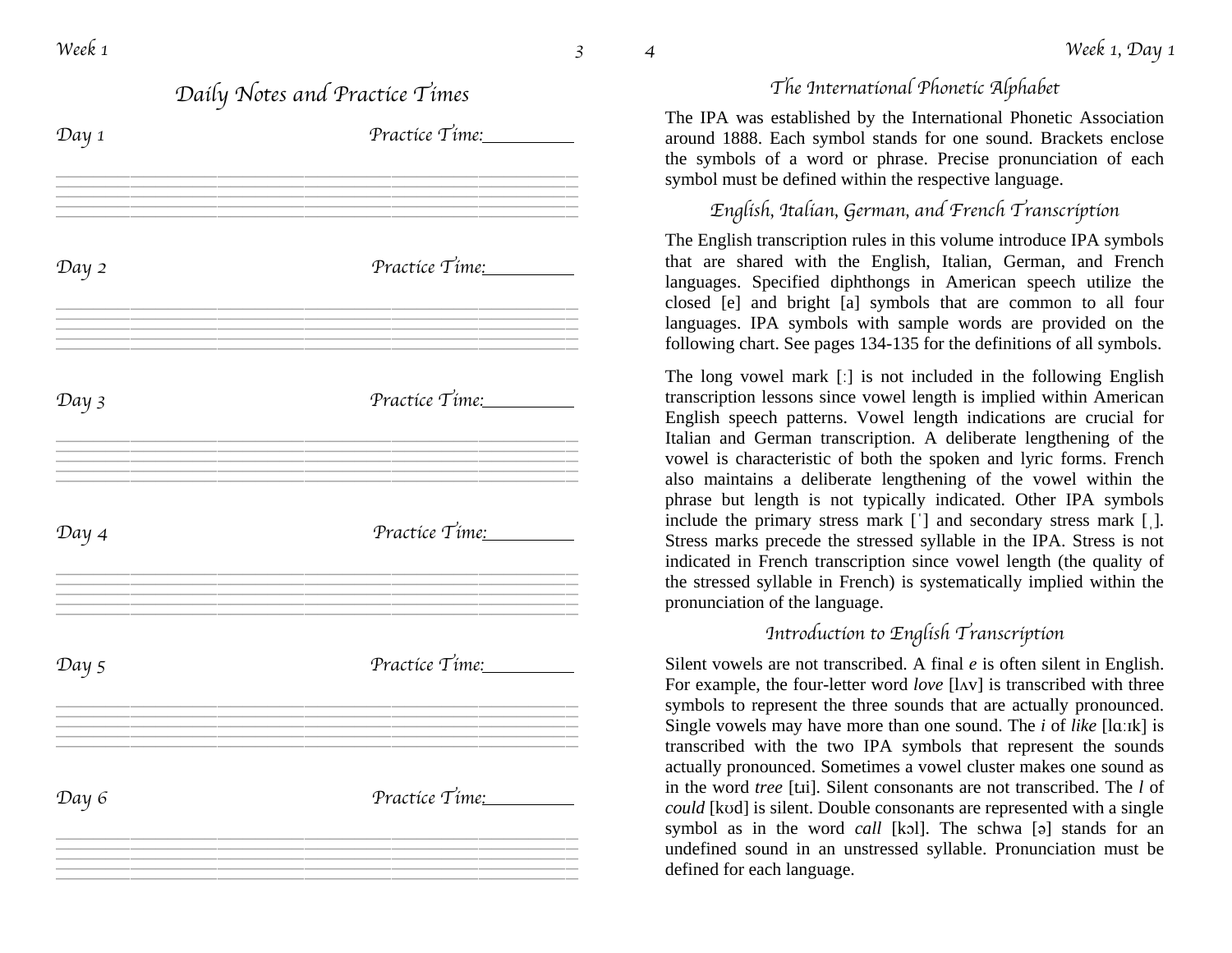| <b>IPA</b>                   | American<br>English | Italian                            | German                          | French         |
|------------------------------|---------------------|------------------------------------|---------------------------------|----------------|
| $\lceil i \rceil$            | see [si]            | $ivi$ [' $ivi$ ]                   | Lied [li:t]                     | ici [isi]      |
| $[1]$                        | wit [wɪt]           |                                    | Bitte ['bitta]                  |                |
| [e]                          | day [dei]           | perché [per'ke]                    | Erde ['?eːrdə]                  | été [ete]      |
| $\epsilon$ ]                 | bell [bɛl]          | bene ['bɛne]                       | Feld [fɛlt]                     | rêve [rɛvə]    |
| [u]                          | blue [blu]          | luna ['luna]                       | Ruhe ['ruːə]                    | jour [3ur]     |
| [ပ]                          | look [lok]          |                                    | jung [joŋ]                      |                |
| [0]                          | obey [?o'bei]       | solo ['solo]                       | Mond [mo:nt]                    | pauvre [povra] |
| $\lceil \circ \rceil$        | ought [?ot]         | core [ kore]                       | Sonne ['zonna]                  | aurore [orora] |
| $\lceil x \rceil$            | glad [glæd]         |                                    |                                 |                |
| [a]                          | sigh [sai]          | cara ['kara]                       | allein [?al'laen]               | voilà [vwala]  |
| $\alpha$                     | father ['faðə]      |                                    | Abend ['?a:bənt]                | âme [ama]      |
| $\lceil \Lambda \rceil$      | dove [dʌv]          |                                    |                                 |                |
| [y]                          |                     |                                    | Blüte ['bly:tə]                 | sûr [syr]      |
| $\lceil \texttt{Y} \rceil$   |                     |                                    | Küsse ['kyssa]                  |                |
| [ø]                          |                     |                                    | schön [føːn]                    | feu $[f\phi]$  |
| $\alpha$                     |                     |                                    | können [ˈkœnnən]                | seul [sœl]     |
| [3]                          | bird [b3d]          |                                    |                                 |                |
| $\lfloor \texttt{R} \rfloor$ |                     |                                    | Vater [' $fa$ :təʁ]             |                |
| $\Delta$                     | wheat [mit]         |                                    |                                 |                |
| [θ]                          | theme $[0im]$       |                                    |                                 |                |
| [ð]                          | them [ðɛm]          |                                    |                                 |                |
| $\lceil \cdot \rceil$        | thread [θrεd]       | parola [pa' rola]                  | rot[rot]                        | riche [rifə]   |
| [r]                          |                     | rosa ['roza]                       | Herr [hɛrr]                     |                |
| $[1]$                        | rose [.ouz]         |                                    |                                 |                |
| ſЛ                           | shine [fain]        | $lascia \lceil la \lceil a \rceil$ | Sterne [ $ $ ft $\epsilon$ rna] | chant [fɑ̃]    |
| $[3]$                        | azure ['æʒə]        |                                    |                                 | jamais [3ame]  |
| [t]                          | child [tʃaild]      | cielo ['tʃɛlo]                     | Deutsch [doøtf]                 |                |
| [dʒ]                         | just [dʒʌst]        | gioia ['dʒɔja]                     |                                 |                |
| [n]                          |                     | sogno ['sonno]                     |                                 | vigne [vinə]   |
| $\lceil \Lambda \rceil$      |                     | figlio ['fi Ao]                    |                                 |                |
| [c]                          | huge [çjudʒ]        |                                    | Licht [lɪçt]                    |                |
| [i]                          | young [jʌŋ]         | miei [mjɛːi]                       | Jahr [jɑːr]                     | yeux [jø]      |
| $[\mathfrak{q}]$             |                     |                                    |                                 | nuit [nyi]     |
| $[\mathfrak{n}]$             | wing[wn]            | lungo ['lungo]                     | Engel ['?eŋəl]                  |                |
| [x]                          |                     |                                    | Nacht [naxt]                    |                |
| [2]                          | eyes [?aiz]         |                                    | Augen ['?aogon]                 |                |

*Closed Front Vowels and Bright* [a]

| <b>IPA</b>        | English | Transcription | Rules                           |
|-------------------|---------|---------------|---------------------------------|
| $\lceil i \rceil$ | sea     | [si]          | e, ee, ea, ie, eo spellings     |
| $*$ [ei]          | face    | [feis]        | a, ay, ey, ai, ei, ea spellings |
| $*$ [ai]          | sky     | [skai]        | $i, ei, y$ spellings            |
| [t]               | liked   | [laikt]       | voiceless consonant + final $d$ |
| [z]               | fields  | [fildz]       | voiced consonant + final $s$    |

\*American English diphthongs are transcribed with closed vowels and [a] Provide IPA:

| 1. | likewise                  | keepsakes | speak         | plains     |
|----|---------------------------|-----------|---------------|------------|
| 2. | tweaked                   | wildlife  | females       | skyway     |
| 3. | vain                      | seams     | daytime       | kneels     |
|    | 4. pleased                | thyme     | weave         | maybe      |
|    | 5. knights                | quaint    | smiled        | tease      |
| 6. | maintains                 | leaped    | namesake      | signs      |
|    | Provide English Spelling: |           |               |            |
|    | 1. [sweid]                | [nai'iv]  | ['steil'meit] | [kwin]     |
| 2. | $[$ liv $]$               | [feind]   | [mik]         | ['si said] |

3. ['fainait] [piks] [nain'tin] [weivz]

## Answer Key:

| 1. | ['laikwaiz]     | ['kipseiks]  | $[s$ pik]                 | [pleinz]         |
|----|-----------------|--------------|---------------------------|------------------|
| 2. | [twikt]         | ['waildlaif] | ['fimeilz]                | ['skai wei]      |
| 3. | [vein]          | [simz]       | ['deitaim]                | [nilz]           |
| 4. | $[{\rm plizd}]$ | [taim]       | $[\overline{\text{wiv}}]$ | $\lceil$ 'meibi] |
| 5. | [naits]         | [kweint]     | [smaild]                  | [tiz]            |
| 6. | [mein'teinz]    | $[$ lipt $]$ | ['neimseik]               | [sainz]          |
| 1. | suede           | naïve        | stalemate                 | queen            |
| 2. | leave           | feigned      | meek                      | seaside          |
| 3. | finite          | peaks        | nineteen                  | waves            |
|    |                 |              |                           |                  |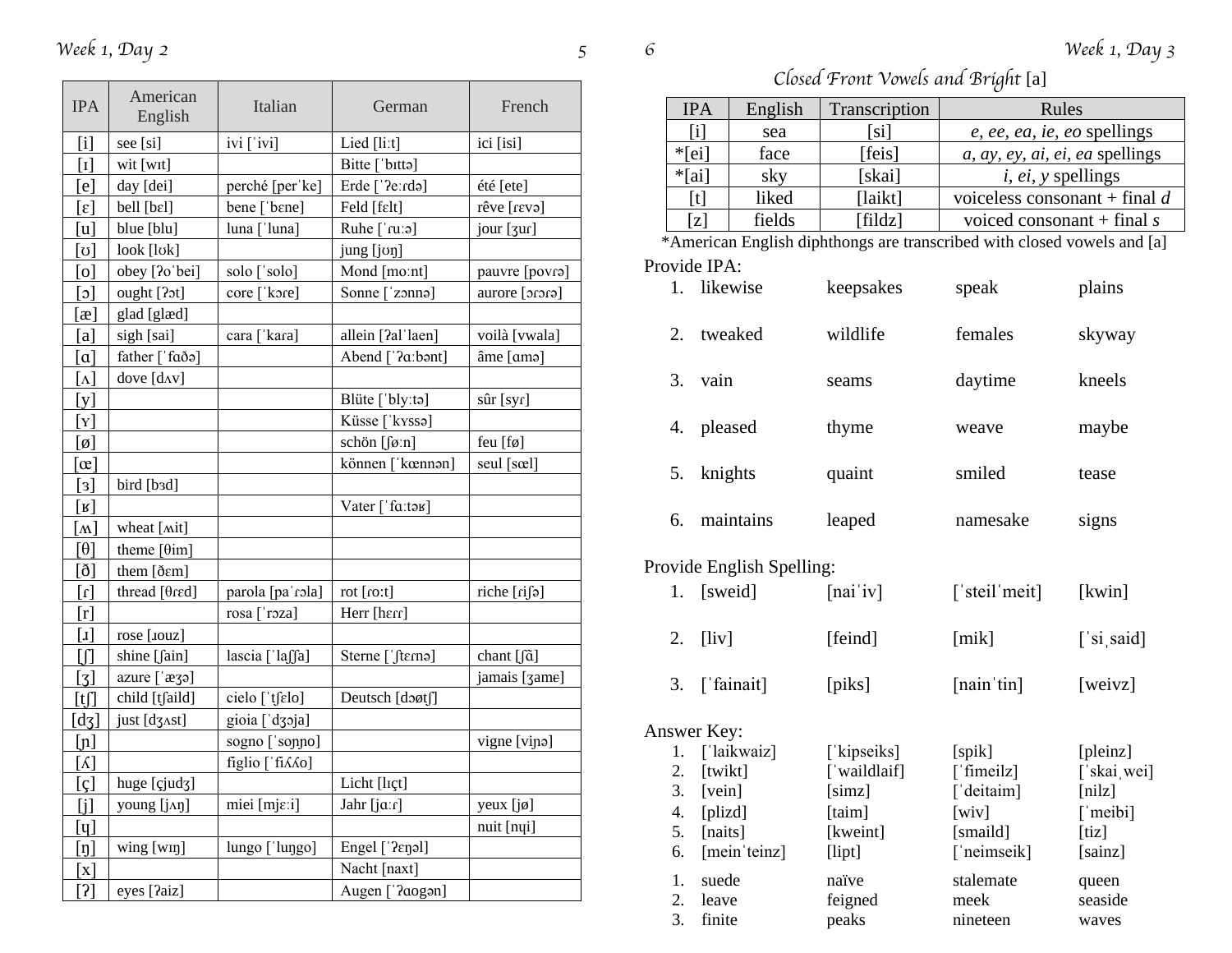|             | <b>IPA</b> | English                                     | Transcription                   | Rules                                    |                                  |
|-------------|------------|---------------------------------------------|---------------------------------|------------------------------------------|----------------------------------|
|             | $[1]$      | fit                                         | [fɪt]                           | <i>i, ie, ui, y spellings</i>            |                                  |
|             | $[1]$      | divine                                      | [dɪˈvain]                       | unstressed $i$ , $e$ , and $y$ spellings |                                  |
|             | [ɛ]        | bells                                       | [bɛlz]                          | e, ea, ie, ai spellings                  |                                  |
|             | $\alpha$   | mat                                         | [mæt]                           | $a$ spelling                             |                                  |
|             |            | Provide IPA:                                |                                 |                                          |                                  |
|             | 1.         | satisfied                                   | meditate                        | native                                   | dispels                          |
|             |            | 2. mimicked                                 | fantastic                       | splendid                                 | lax                              |
|             |            | 3. pensive                                  | displayed                       | lamplight                                | mystique                         |
|             |            | 4. napkin                                   | sensitive                       | design                                   | satin                            |
|             | 5.         | tempts                                      | physique                        | myself                                   | windmill                         |
|             |            | 6. bassinet                                 | minimize                        | pastel                                   | destined                         |
|             |            | Provide English Spelling:                   |                                 |                                          |                                  |
|             |            | 1. $[$ mæt $i$ nei]                         | $[pi'$ tit]                     | [' $tek$ stail]                          | $[ba'$ lei $]$                   |
|             |            | 2. $[\nexists \text{rk} \cdot \text{lain}]$ | $\lceil$ 'væl $\lceil z \rceil$ | $\lceil$ 'lıkwıdz $\rceil$               | $\left[$ dı' $f$ ensiv $\right]$ |
|             |            | $3.$ ['finks]                               | ['wikendz]                      | $\lceil$ 'væl $\lceil$                   | ['midieit]                       |
| Answer Key: |            |                                             |                                 |                                          |                                  |
|             |            | 1. ['sætisfaid]                             | ['mediteit]                     | $\lceil$ 'neitry]                        | [dis'pelz]                       |
|             |            | 2. ['mimikt]                                | [fæn 'tæstɪk]                   | ['splendid]                              | [læks]                           |
|             |            | 3. ['pensiv]                                | [dis pleid]                     | ['læmplait]                              | [m <sub>1</sub> stik]            |
|             |            | 4. ['næpkɪn]                                | ['sɛnsɪtɪv]                     | $[dI']$ zain]                            | $[$ 'sætin]                      |
|             | 5.         | [tempts]                                    | $[$ fi'zik $]$                  | [mai'self]                               | ['windmil]                       |
|             | 6.         | [bæsi'net]                                  | ['minimaiz]                     | [pass'tel]                               | ['destind]                       |
|             | 1.         | matinee                                     | petite                          | textile                                  | ballet                           |
|             | 2.         | neckline                                    | valleys                         | liquids                                  | defensive                        |
|             | 3.         | phoenix                                     | weekends                        | valid                                    | mediate                          |

#### *Open Front Vowels*

| Week 7: Reading Seconds, Italian Double |
|-----------------------------------------|
| Consonants and Back Vowels              |

Day 1: Introduction to Reading Music

Day 2: Italian [u] and Voiced Double Consonants with Seconds

Day 3: Italian *gli* Spelling with Seconds

Day 4: Italian [o] and [ɔ] with Seconds

Day 5: Accidentals with Seconds

Day 6: Italian Double Stops and Voiceless Double Consonants with Seconds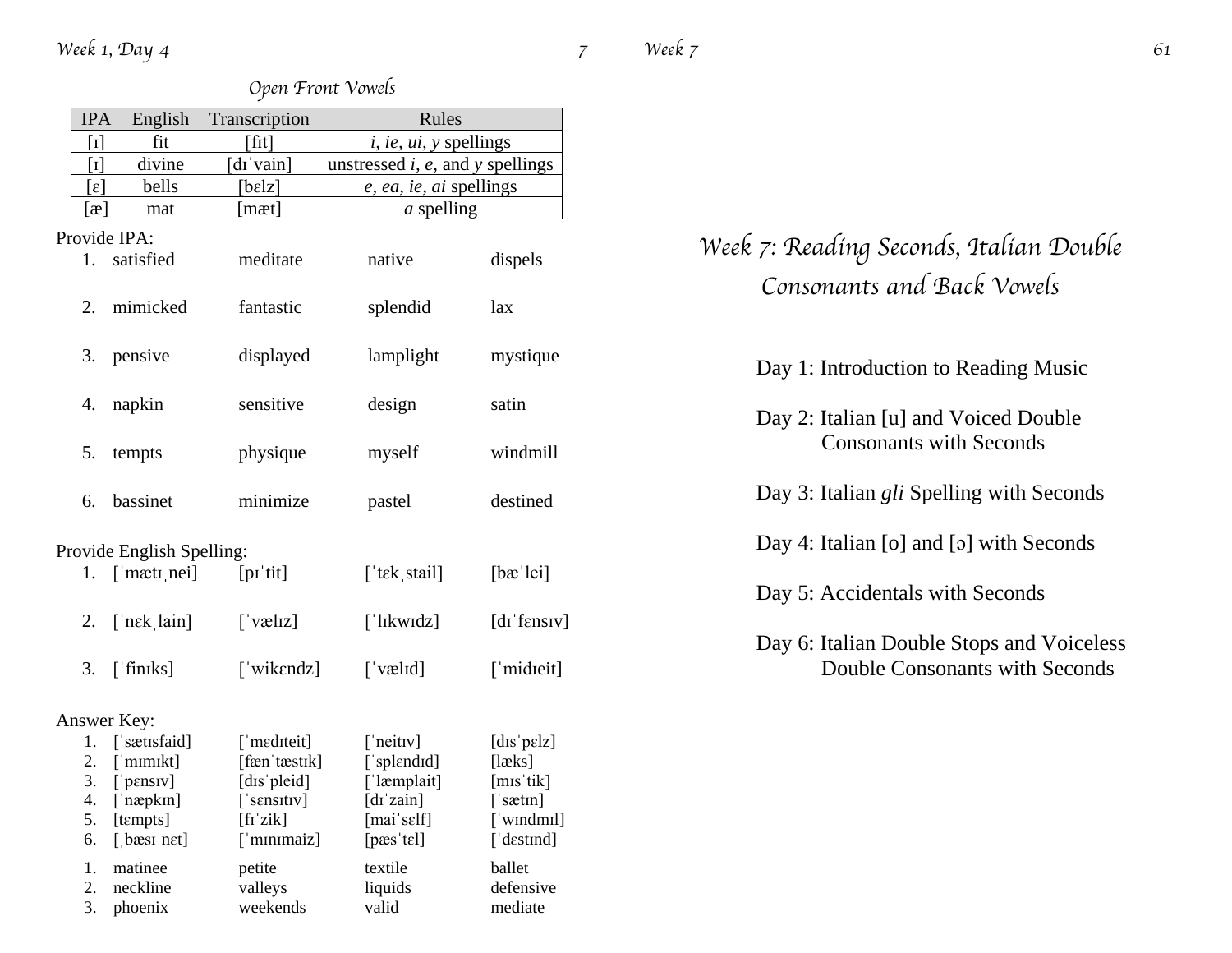#### *Introduction to Reading Music*

There are four fundamental questions singers must ask themselves before attempting to read a line of music:

- 1. What is the key signature of the melody?
- 2. What degree of the scale does the melody begin on?
- 3. How many beats are in each measure?
- 4. What note value receives the beat?

The following lessons help singers answer these questions. A sample exercise is below. Follow this process when completing the daily work:

- 1. Fill in blanks (abbreviations:  $M = \text{major}, m = \text{minor}, D = \text{degree}$ )
- 2. Be reminded of the key signature by drawing a red line over the sharped or flatted lines and spaces in each octave (see arrows)
- 3. Play and sing a scale in the key of the example
- 4. Repeat the scale stopping on the first note of the phrase
- 5. Play the melody on the piano
- 6. Sing the melody on vowels with a raised palate and released jaw
- 7. Sing the full text with a raised palate and released jaw

Key:  $B^{\dagger}M$  First note:  $1^{st}D(1^{st}$  degree of scale) Beats per measure: 4 (top number) Note value of the beat: Q (quarter note, bottom number)

 =&==4-;----:=H===I=!==J===J===K===J===I===H===G===F=!-=e==e=!  $\rightarrow$  $\rightarrow$  $\rightarrow$  $\frac{1}{2}$  $\frac{1}{\sqrt{2}}$ 

IPA: [ ed in - spi - ri ed in - spi - rj a $\Delta$ Kje- le-'menti ] Italian: ed inspiri ed inspiri agli elementi Translation: *and inspire and breathe into the elements* Excerpt: variation of *Vaga Luna* by Bellini

**Italian Note:** a composer may set two or more vowels on one note. Do not give equal time to the vowels. Even when assigned equal time, one vowel must have the feel of greater length. The long vowel will be preceded by a semiconsonant or followed by a long mark in the IPA.

**Excerpts:** musical examples in the following lessons were designed to introduce rhythms, intervals, and the sounds of the Italian, German, and French languages in a graded order. For this reason, the examples are newly composed or variations of excerpts from standard repertoire. Excerpts from standard repertoire are included whenever possible.

## *Week 10: Reading Fifths, German Ich-Laut, Ach-Laut, and Diphthongs*

Day 1: Identifying Fifths

- Day 2: German Ich-Laut, Ach-Laut, and [ae] with Ascending Fifths
- Day 3: German Ich-Laut, Ach-Laut, and [ae] with Descending Fifths
- Day 4: German Ich-Laut, Ach-Laut, and [ɑo] with Fifths
- Day 5: German Ich-Laut, Ach-Laut, and [og] with Fifths
- Day 6: German Ich-Laut, Ach-Laut, and [og] with Fifths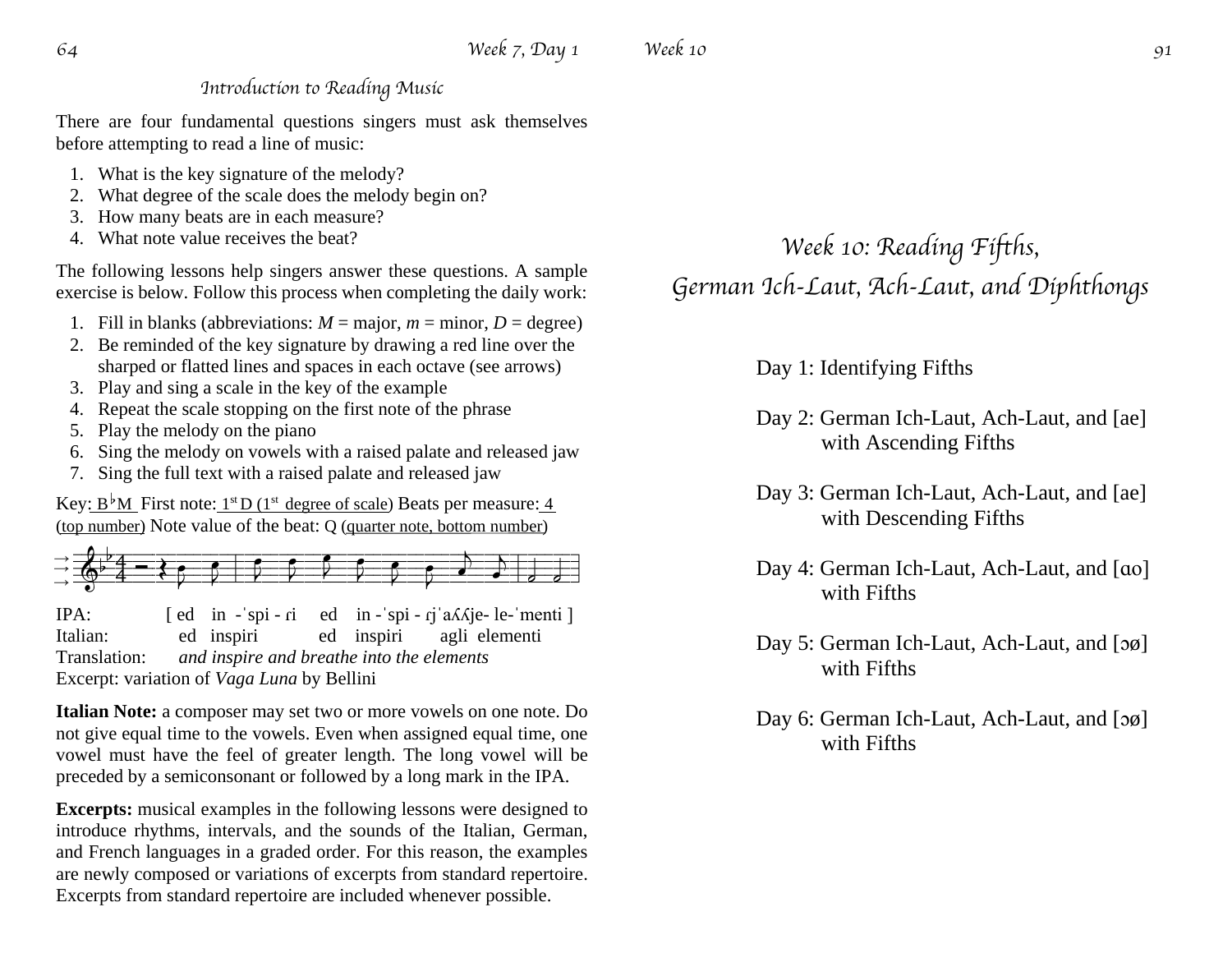*French Mixed* [y] *and* [ɥ]

French mixed [y] is formed with an [i] tongue and [u] lip rounding. The semiconsonant [ɥ] is a rapidly articulated [y]. Form the vowels simultaneously to avoid a diphthong.

Sing the following examples on the same note and with the same rhythm. Elongate the last syllable of each phrase.

- 1. IPA: [ syɾ la pɔezi e syɾ la bote ] French: Sur la poésie et sur la beauté. Translation: *over poetry and beauty.*
- 2. IPA: [ lo myrmyre ] French: L'eau murmurer; Translation: *the water murmur;*
- 3. IPA:  $\lceil$  liver a s(e)se la lymjer  $\epsilon$  tjed  $\rceil$ French: L'hiver a cessé, la lumière est tiède Translation: *Winter has ceased, the light is warm*
- 4. IPA: [ pistolez e sabr (e)gy ] French: Pistolets et sabre aigu. . . Translation: *pistols and sharp sword . . .*
- 5. IPA: [ l(e) nɥi dete ] French: Les nuits d'été Translation: *The nights of summer*
- 6. IPA: [ puɾ pɑse la nɥi oz etwal ] French: Pour passer la nuit aux étoiles. Translation: *to pass the night beneath the stars.*
- 7. IPA: [ kar l(e) nyaz tard ] French: car les nuages tardent Translation: *for the clouds hesitate*
- 8. IPA:  $\lceil$  me ver fuire duz e frel  $\lceil$ French: Mes vers fuiraient, doux et frêles, Translation: *My verses would flee, sweet and frail,*

## *Week 12: Reading Sixths, French Mixed Vowels*

Day 1: French Mixed [y] and [q]

Day 2: French Mixed [y] and [ɥ] with Sixths

Day 3: French Mixed [ø] and  $[\alpha]$ 

Day 4: French Mixed [ø] and  $[\alpha]$  with Sixths

Day 5: French Schwa

Day 6: Musical Settings of the French Schwa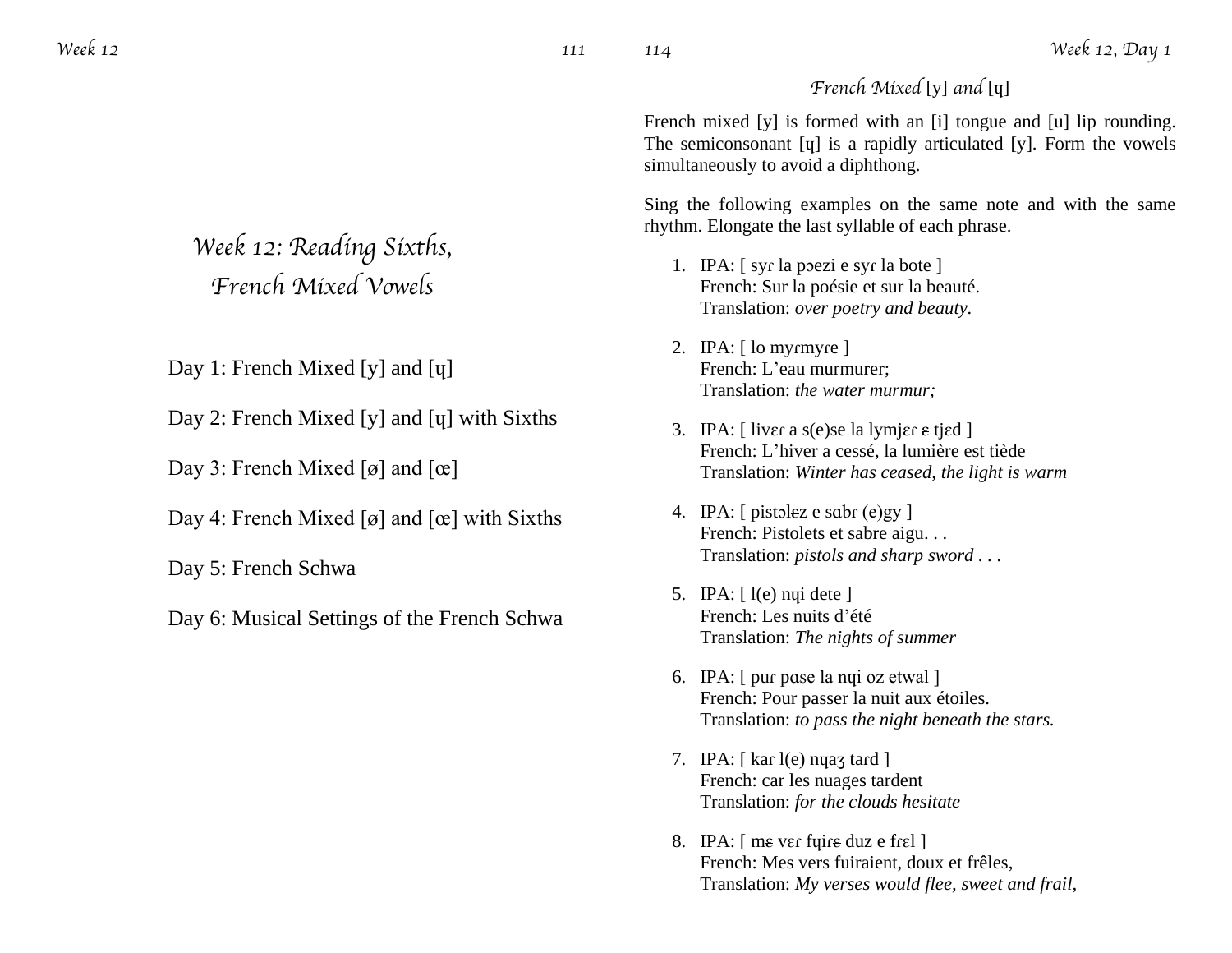*French Mixed* [y] *and* [ɥ] *with Sixths*

1. Key: First note: Beats per measure: Note value of beat:



IPA: [ u tɾ(e)s aj y nɑ mi ɲɔ ɾe ə ] French: Où tressaille une âme ignorée, Translation: *where there shivers a soul ignored,* Excerpt: *Notre amour* by Fauré

2. Key: First note: Beats per measure: Note value of beat:



3. Key: First note: Beats per measure: Note value of beat:



IPA:  $\lceil \text{do } \text{dy} \rceil$  is the ze ga jar  $\lceil \text{do } \text{dy} \rceil$ French: Dodus, lustrés et gaillards, Translation: *plump, glossy and robust,* Excerpt: *Villanelle des petits canards* by Chabrier

4. Key:\_\_\_ First note:\_\_\_ Beats per measure:\_\_ Note value of beat:\_\_



IPA:  $[$  pre də vu py rze fi de lə i lza ku re nyi te zur  $]$ French: Près de vous, purs et fidèles, Ils accourraient, nuit et jour, Translation: *Near to you, pure and faithful, they would fly, night and day,*  Excerpt: *Si mes vers avaient des ailes* by Reynaldo Hahn

#### *French Mixed* [ø] *and* [œ]

French closed mixed [ø] is formed with an [e] tongue arch, [o] lip rounding, and [v] color. French open mixed  $[\alpha]$  is formed with an  $[\varepsilon]$ tongue arch, [ɔ] lip rounding, and [ʊ] color. Form the vowels simultaneously to avoid a diphthong. The schwa [ə] maintains an  $[\alpha]$ pronunciation.

Sing the following examples on the same note and with the same rhythm. Elongate the last syllable of each phrase. Elongate the penultimate syllable for phrases that end with a schwa.

- 1. IPA: [ e lɔɾskə no dø kœɾ ] French: Et lorsque nos deux cœurs Translation: *And when our two hearts*
- 2. IPA:  $\lceil \text{flær tu dø} \rceil$ French: Fleurs tous deux! Translation: both of us are flowers!
- 3. IPA: [ e sɛtə vwɑ misteɾjøzə ] French: Et cette voix mystérieuse Translation: and this mysterious voice
- 4. IPA:  $\lceil \phi \rceil$  ( $\phi$ )  $\lceil \phi \rceil$  ki mœr isi  $\lceil \phi \rceil$ French: Heureux qui meurt ici, Translation: Happy who dies here,
- 5. IPA: [ ynə tristes afrøzə ] French: Une tristesse affreuse! Translation: a terrible sadness!
- 6. IPA: [ vwasi lœɾə ki pø taɾ(e)te ] French: Voici l'heure: qui peut t'arrêter, Translation: It is time: what can be delaying you,
- 7. IPA: [ e lɛ bɛləz ekutøzə ] French: Et les belles écouteuses, Translation: and the lovely listeners,
- 8. IPA: [ ʒə paɾ adjø ma ʃɛɾ ɑmə ] French: Je pars! adieu, ma chère âme, Translation: I'm leaving! Good-bye, my dear love,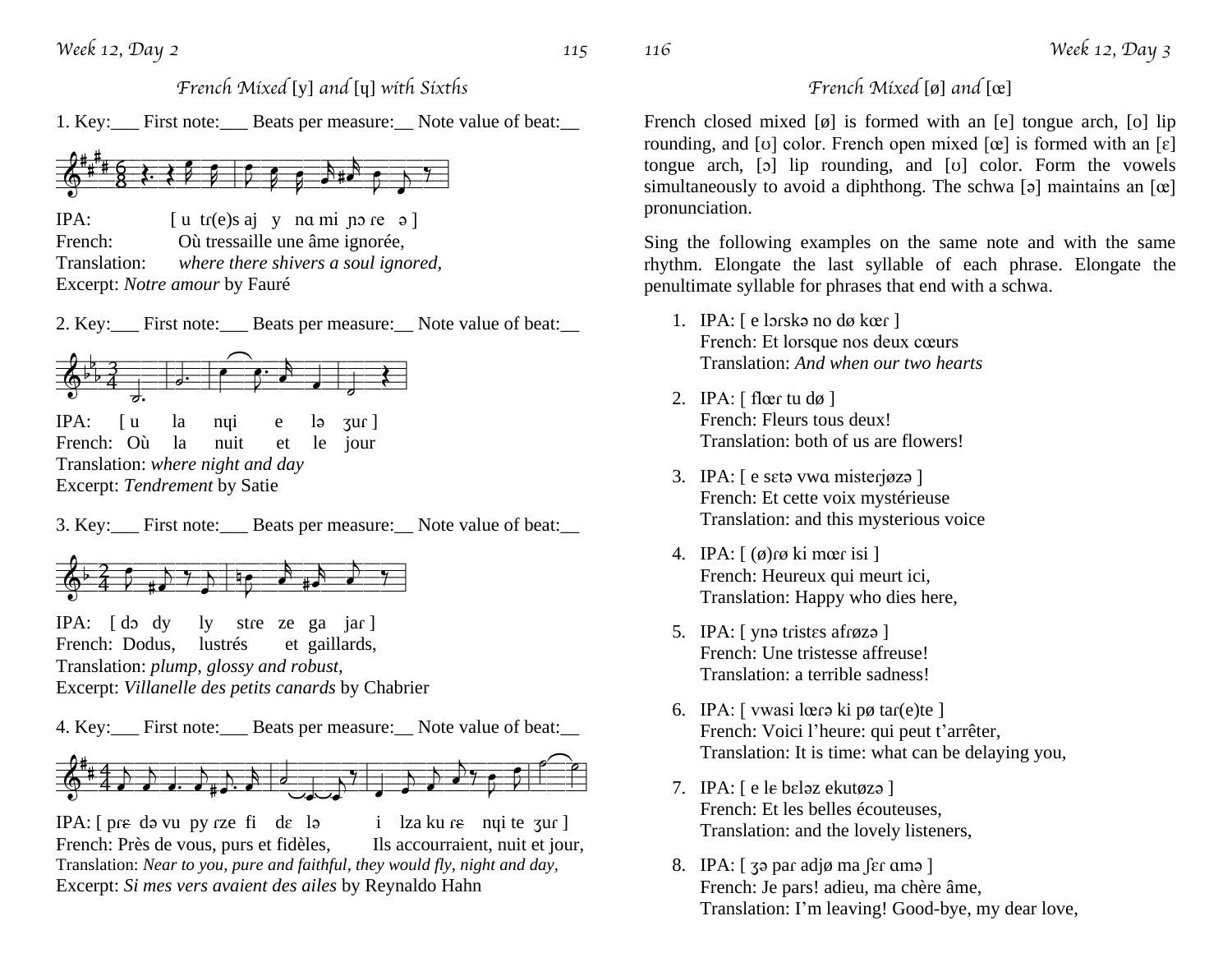*French* Schwa

The French schwa [ə] maintains an [œ] pronunciation. It is as equally unstressed as any other unstressed syllable. Sing the following phrases on one note giving equal time and weight to all syllables. Elongate the last syllable of the phrase without applying a weighted stress. Elongate the penultimate syllable for phrases that end with schwa.

- 1. IPA: [ lœɾ kuɾtə vɛstə də swa ] French: Leurs courtes vestes de soie, Translation: *Their short jackets of silk,*
- 2. IPA: [ etwale də flœɾɛtə pɑlə ] French: Étoilés de fleurettes pâles. Translation: *studded with pale little flowers.*
- 3. IPA: [ mœɾ kɔmə də la fymeə ] French: Meurt comme de la fumée, Translation: *dies like the smoke,*
- 4. IPA: [ lœɾ bɛlə fœjə dɔɾ ] French: leurs belles feuilles d'or! Translation: *their beautiful leaves of gold!*
- 5. IPA: [ ditə la ʒœnə bɛlə ] French: Dites, la jeune belle, Translation: *Tell me, young beauty,*
- 6. IPA: [ il ɾəgaɲə lœɾ dɔmisilə ] French: Ils regagnent leur domicile, Translation: *they return to their home,*
- 7. IPA:  $\lceil \ln \text{ln} \rceil$  də fœjəz  $\epsilon$  prepare  $\lceil \text{ln} \rceil$ French: Le lit de feuilles est préparé; Translation: *The bed of leaves is prepared;*
- 8. IPA: [ 302 pətitə fijə sərtã də lekələ ] French: Jasent, petites filles sortant de l'école, Translation: *chatter, little girls leaving school,*

*French Mixed* [ø] *and* [œ] *with Sixths*

1. Key:\_\_\_ First note:\_\_\_ Beats per measure:\_\_ Note value of beat:\_\_



IPA: [ la my zi kə ʒwa jø zə ] French: La musique joyeuse, Translation: *the joyous music,* Excerpt: *Tristesse* by Fauré

2. Key:\_\_\_ First note:\_\_\_ Beats per measure:\_\_ Note value of beat:\_\_



IPA:  $\lceil \ln \sqrt{|\cos \theta|} \rceil$   $\lceil \ln \sqrt{|\cos \theta|} \rceil$ French: leur musique folle; Translation: *their mad music;* Excerpt: *Les cigales* by Chabrier

<sup>3.</sup> Key: First note: Beats per measure: Note value of beat:



IPA: [ lo bə plœɾə su lɛ fœ je ə lə sjɛ lde zɛɾ ] French: L'aube pleure sous les feuillées, Le ciel désert Translation: *The dawn weeps under the leaves, the empty sky* Excerpt: *Sonnet matinal* (Poème d'avril) by Massenet

4. Key:\_\_\_ First note:\_\_\_ Beats per measure:\_\_ Note value of beat:\_\_

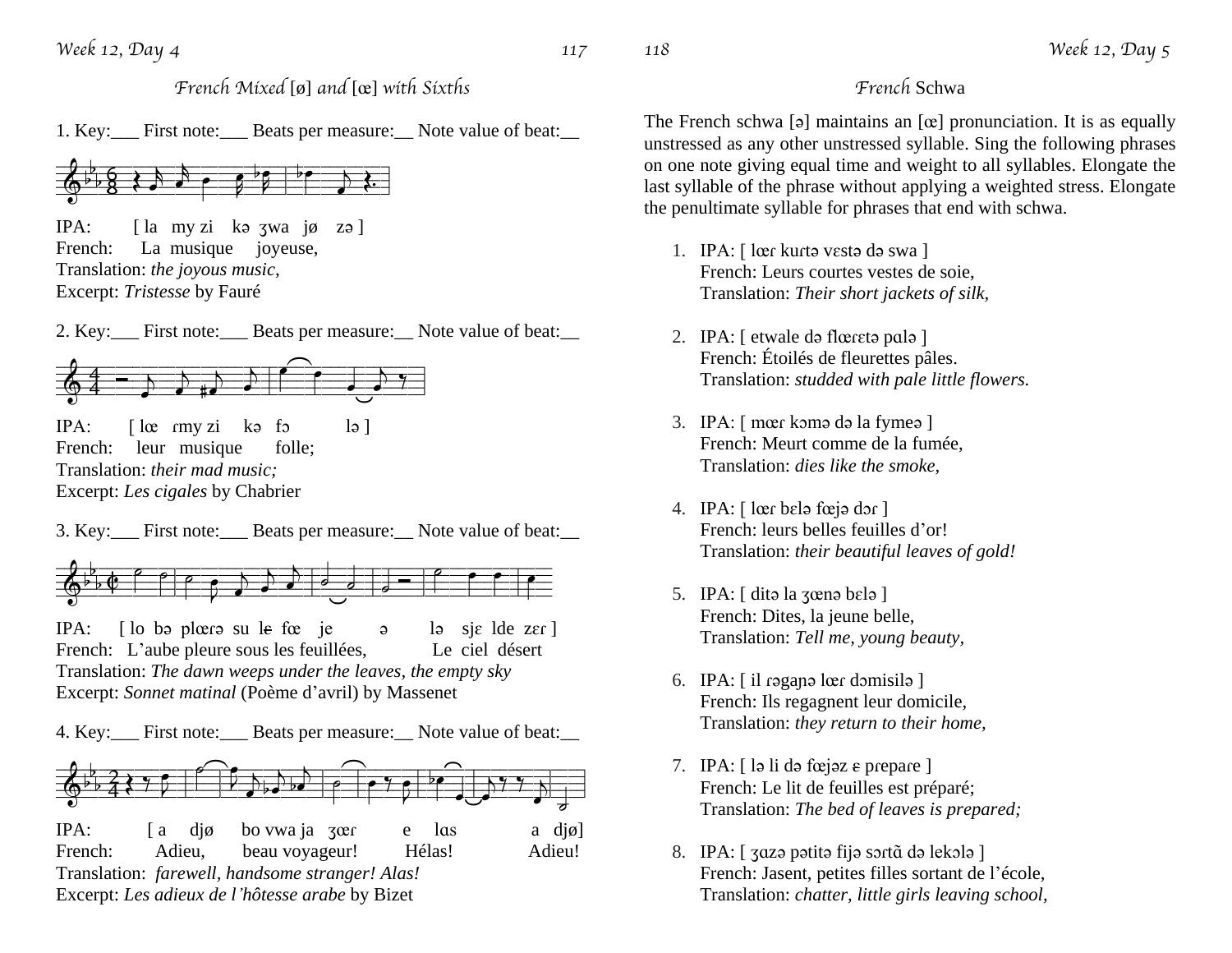*Musical Settings of the French Schwa*

1. Key:\_\_\_ First note:\_\_\_ Beats per measure:\_\_ Note value of beat:\_\_



IPA:  $\epsilon$  30 no də mwa ze lə] French: Les jeunes demoiselles Translation: *the young ladies* Excerpt: *Tristesse* by Fauré

*A Glossary of Terms*

2. Key:\_\_\_ First note:\_\_\_ Beats per measure:\_\_ Note value of beat:\_\_



 $IPA:$  $\circ$  kœ rde p $\circ$  ti t ə vwɑ ] French: Le chœur des petites voix. Translation: *the choir of small voices.* Excerpt: *C 'est l 'extase* (Ariettes Oubliées) by Debussy

3. Key:\_\_\_ First note:\_\_\_ Beats per measure:\_\_ Note value of beat:\_\_



IPA: [sa bu ʃə do dœ rtu tə ple n ə ] French: Sa bouche d 'odeur toute pleine Translation: *His mouth all full of perfume* Excerpt: *Crois mon conseil, chère Climène* (Le promenoir des deux amants) by Debussy

4. Key:\_\_\_ First note:\_\_\_ Beats per measure:\_\_ Note value of beat:\_\_



IPA:  $\int$  for iə k ə l gu fra re kla mə ] French: Feuille que le gouffre réclame, Translation: *Leaf that the abyss reclaims,* Excerpt: *Testament* by Duparc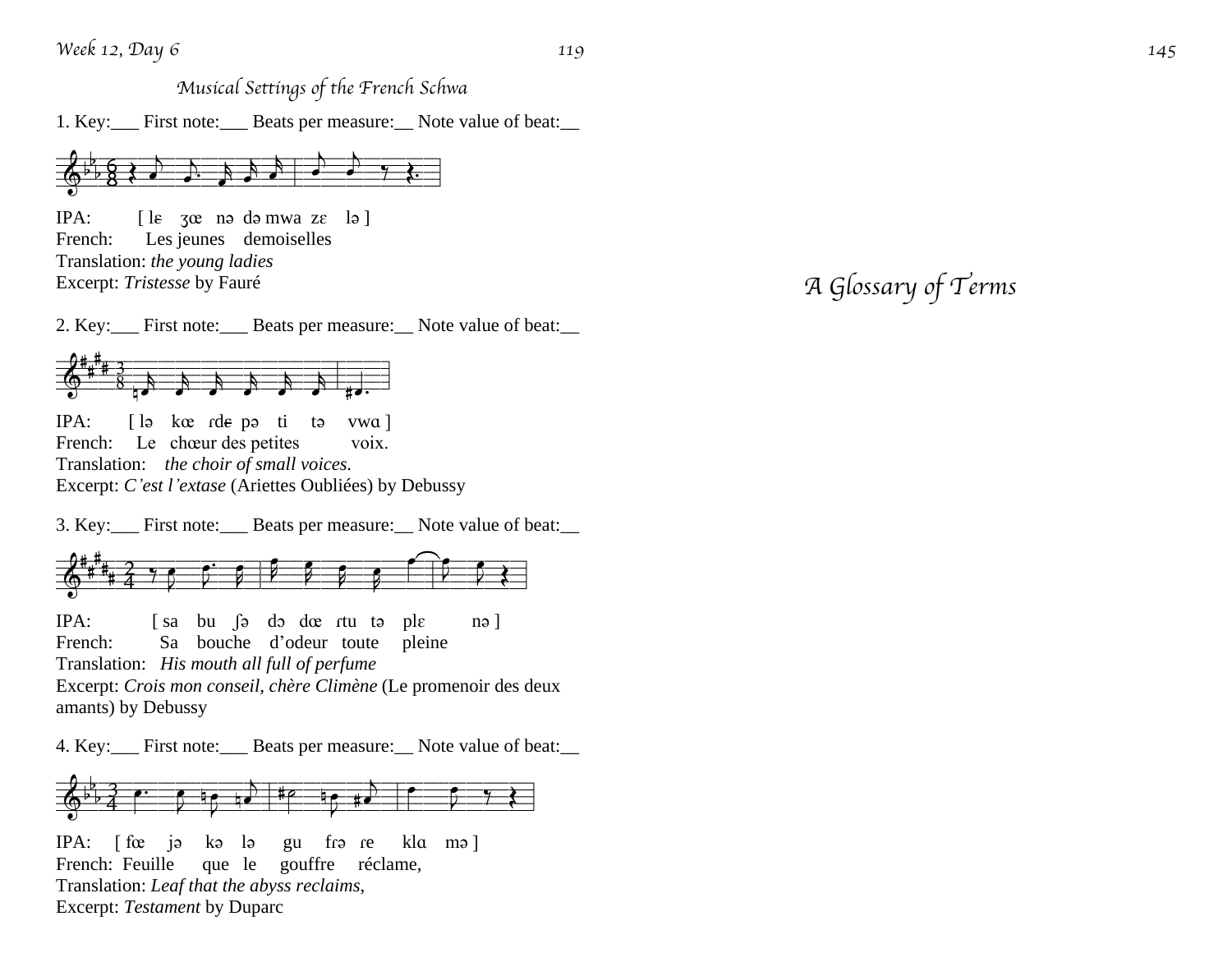*Glossary 149*

**Chiaroscuro.** (Italian: bright/dark) Describes a desirable tone quality for singing that is both brilliant and rich.

**Choir.** A choir is a group of singers. The word is generally used to indicate such a group in a church. [Naxos]

**Chorale.** 1. A Lutheran hymn melody. 2. A hymn with 4-part harmonization.

**Chord.** The simultaneous sounding of two or more notes.

**Chorus.** 1. A part of a song which is repeated after each verse. 2. A large organized group of singers, especially one which performs with an orchestra or opera company. [Oxford]

**Chromaticism.** 1. Movement by half-steps. 2. A composition that uses pitches beyond a centralized key.

**Classical.** In the most general meaning of the word, classical music may designate fine music or serious music. More technically the word may refer to a period in the history of music, roughly from 1750 to 1830. [Naxos]

**Clef.** A symbol at the beginning of the staff that indicates which lines and spaces represent the particular notes.

**Closed vowel.** Refers to a vowel with an arched tongue thus reducing the space between the articulators.

**Coda.** A tail; a closing section to a movement.

**Coloratura.** Rapid, melismatic singing.

**Concert master.** The first violinist in an orchestra.

**Concerto.** A composition written for a soloist and orchestra.

**Conductor.** One who directs a group of musicians indicating the tempo, phrasing, dynamics, and style of the music being performed. **Consonance.** Groups of tones that are pleasing when sounded in

harmony. **Consonant.** A basic speech sound in which the breath is at least partly obstructed and which can be combined with a vowel to form a

syllable. [Oxford]

**Continuant.** A consonant which is sounded with the vocal tract only partly closed, allowing the breath to pass through and the sound to be prolonged (as with *f, l, m, n, r, s, v*). [Oxford]

**Contralto.** The lowest female singing voice.

**Countertenor.** A man with a singing voice that is higher than usual for a tenor and similar to a low female voice. [Cambridge]

**Crescendo.** A gradual increase in loudness in a piece of music. [Oxford]

**Cricoid cartilage.** The ring-shaped cartilage of the larynx. [Oxford] **Croon.** To sing or hum in a soft, low, and soothing voice. [Webster] **Da capo.** (Italian: to the head). To return to the beginning of a piece of music.

**Deceptive cadence.** A chord progression that does not lead to a resolution.

**Decrescendo.** A gradual decrease in loudness in a piece of music. **Dental.** Involves the tip of the tongue and the back of the upper row of teeth: English [ð] and  $[\theta]$ , Italian and French  $[d]$ ,  $[n]$ ,  $[t]$ ,  $[I]$ ,  $[z]$ ,  $[s]$ ,  $[r]$ , Italian  $[r]$ , German  $[1]$ ,  $[z]$ , and  $[s]$ .

**Development.** The elaboration of musical themes, melodies, rhythms, or harmonies.

**Dialect.** A particular form of a language which is peculiar to a specific region or social group. [Oxford]

**Diaphragm.** A dome-shaped muscular partition separating the thorax from the abdomen in mammals. It plays a major role in breathing, as its contraction increases the volume of the thorax and so inflates the lungs. [Oxford]

**Diatonic.** Of, relating to, or being a musical scale (such as major or minor scale) comprising intervals of five whole steps and two half steps. [Merriam-Webster]

**Diction.** The vocal expression of words. Good diction maintains clarity of the vowel, crisp consonant articulation, and correct pronunciation.

**Diminuendo.** Diminuendo **(**Italian: becoming less) is used as a direction to performers to play more softly. [Naxos]

**Diphthong.** A sound formed by the combination of two vowels in a single syllable, in which the sound begins as one vowel and moves towards another. [Oxford]

**Dissonance.** Discordant notes that fall outside of the harmony.

**Drone.** 1. A dull, monotonous tone. 2. A bass note or chord sounded under a melody.

**Duet.** A composition written for two vocalists or instrumentalists.

**Dynamics.** 1. The musical element of loudness or softness. 2. The symbols in music indicating volume.

**Elegy.** A musical lament for the dead.

**Encore.** (French: again) A song or piece performed after the final programed recital selection in response to the audience's enthusiastic reaction to the performance.